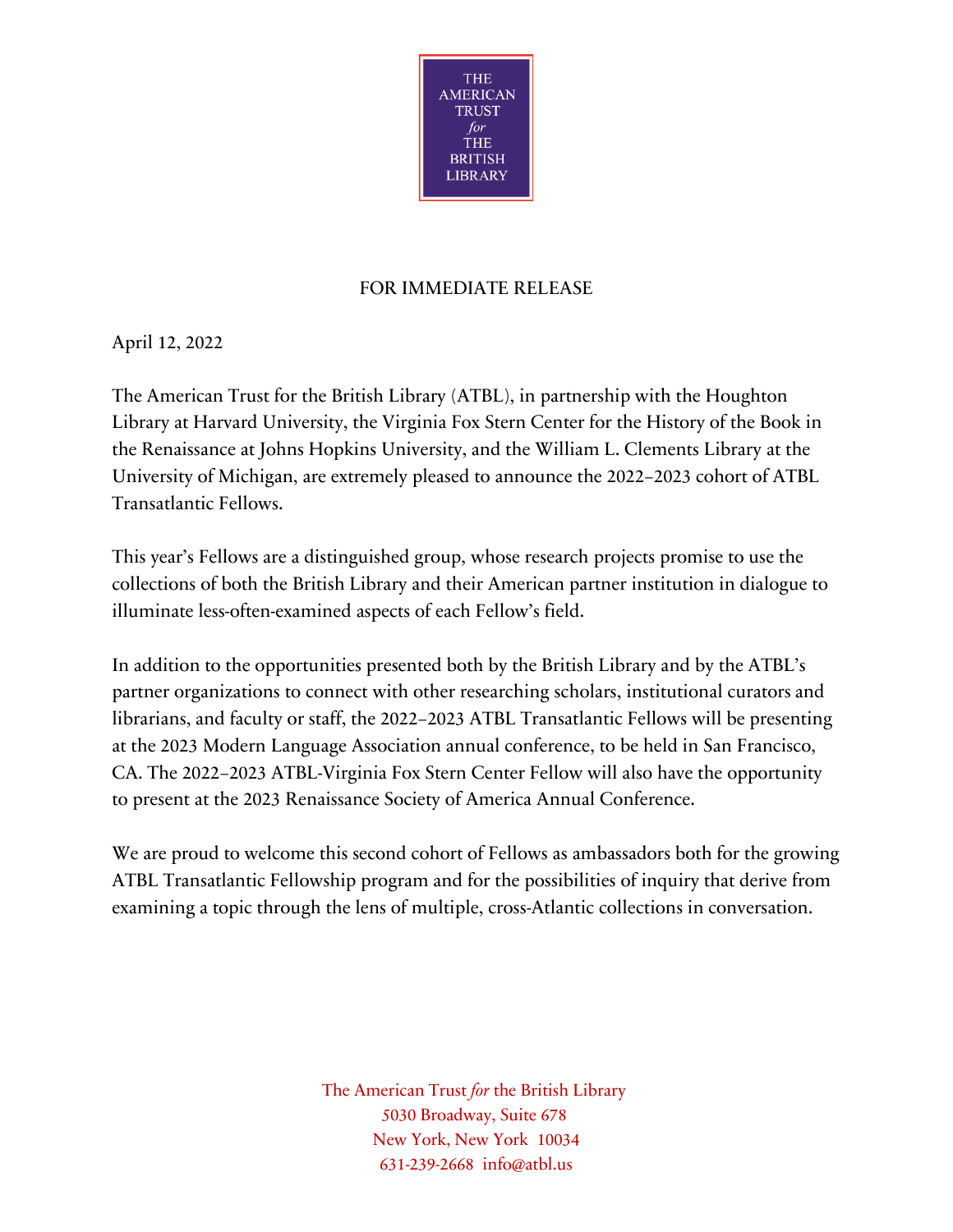

**2022–2023 American Trust for the British Library and Houghton Library at Harvard University Transatlantic Fellow** 



**Benjamin Wright, PhD**  *Associate Professor of Historical Studies University of Texas, Dallas* 

Ben Wright is an associate professor of history at the University of Texas at Dallas. He is the author of *Bonds of Salvation: How Christianity Inspired and Limited American Abolitionism* (LSU 2020), coeditor of *The American Yawp: A Massively Collaborative Open U.S. History Textbook* (Stanford 2019) with Joseph L. Locke, and coeditor with Zachary W. Dresser, of *Apocalypse and the Millennium in the American Civil War Era* (LSU 2013). His new research explores how missionary discourse in Britain and the United States led to the creation of Sierra Leone and Liberia.

**2022–2023 American Trust for the British Library and the Virginia Fox Stern Center for the History of the Book in the Renaissance at Johns Hopkins University Transatlantic Fellow** 



**Megan Piorko, PhD**  *Allington Postdoctoral Fellow Science History Institute* 

Meg Piorko's scholarship focuses on 17th-century alchemical textual culture, material and visual culture of the book, and alchemical technologies of secrecy. She was a 2020–2022 Postdoctoral Fellow at the Science History Institute and a 2019–2020 Dissertation Fellow at the Consortium for the History of Science, Technology and Medicine. She was the Pantzer New Scholar for the Bibliographical Society of America in 2019 and is published in *The Papers of the Bibliographical Society of America, Ambix,* and *HistoCrypt*. She currently serves as the Communications Editor for the Society for the History of Alchemy and Chemistry, convener for the Consortium's Early Modern Science working group, and committee member of the Forum for the History of Chemical Sciences. Megan completed her PhD in history at Georgia State University in 2020.

The American Trust *for* the British Library 5030 Broadway, Suite 678 New York, New York 10034 631-239-2668 info@atbl.us